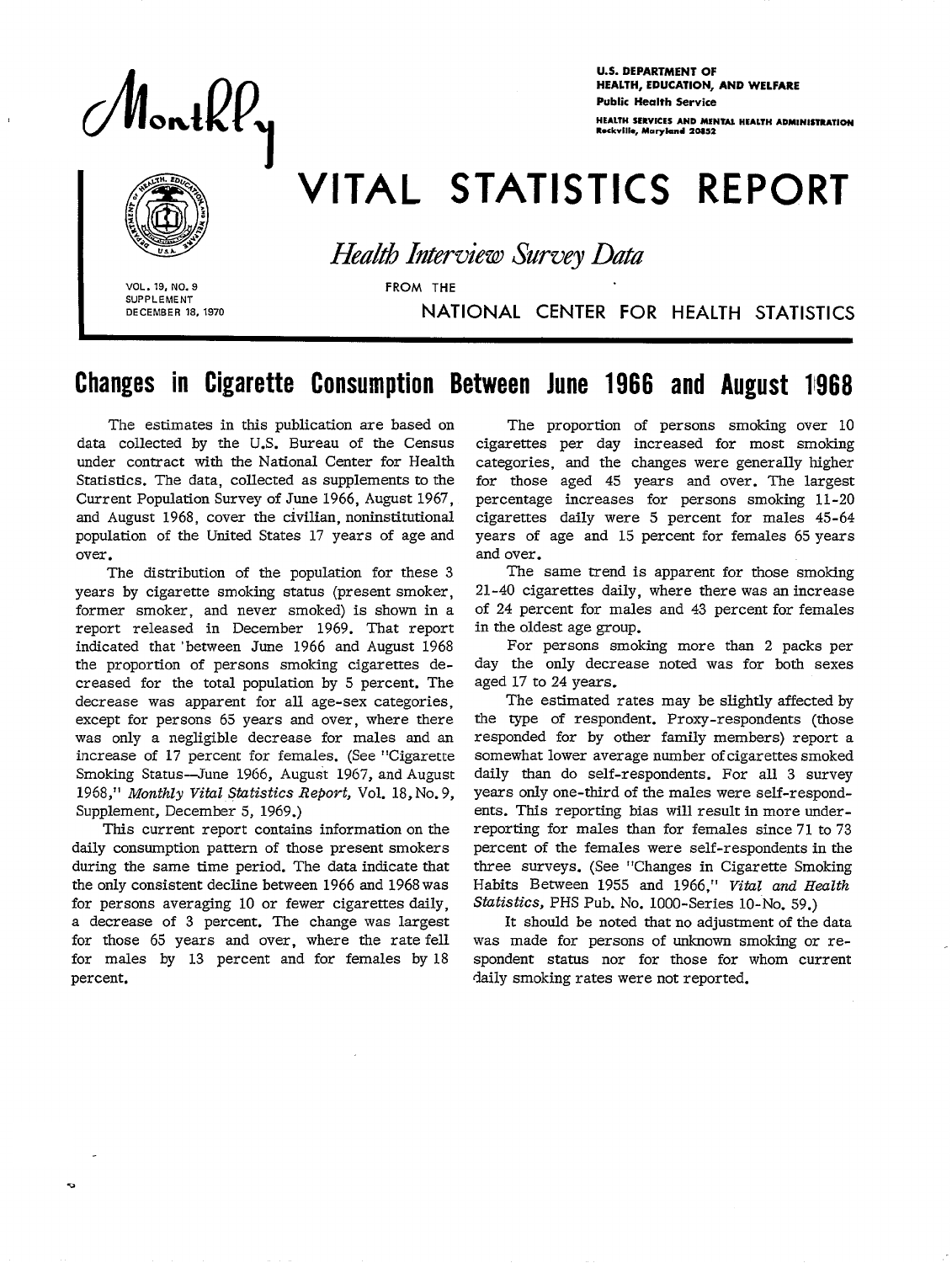#### 2 MONTHLY VITAL STATISTICS REPORT

Table 1. FERCENT OF TOTAL POFULATION 17 YEARS OF AGE AND OVER WHO ARE PRESENT CIGARETTE SMOKERS AND NUMBER AND FERCENT DISTRIBUTION BY AVERAGE NUMBER OF<br>CIGARETTES SMOKED PER DAY, ACCORDING TO SEX AND AGE: UNITED STATES, C

|                                                           | Present<br>cigarette                                | Number of<br>smokers in<br>thousands | Total | Average daily cigarette consumption |           |           |                |                          |
|-----------------------------------------------------------|-----------------------------------------------------|--------------------------------------|-------|-------------------------------------|-----------|-----------|----------------|--------------------------|
| Sex and age                                               | smokers<br>88A<br>percent<br>of total<br>population |                                      |       | Under 11                            | $11 - 20$ | $21 - 40$ | 41 and<br>over | Daily<br>rate<br>unknown |
| <b>BOTH SEXES</b>                                         |                                                     |                                      |       | Percent distribution                |           |           |                |                          |
| Total, 17 years and over-------------------------------   | 39.6                                                | 49,304                               | 100.0 | 28.0                                | 47.5      | 19.1      | 1.7            | 3.7                      |
|                                                           | 37.6                                                | 6,531                                | 100.0 | 36.7                                | 46.7      | 10.5      | 1.0            | 5.2                      |
|                                                           | 49.6                                                | 22,407                               | 100.0 | 23.9                                | 49.7      | 21.9      | 1.9            | 2.6                      |
|                                                           | 40.2                                                | 15,655                               | 100.0 | 26.4                                | 46.0      | 21.3      | 2.0            | 4.4                      |
|                                                           | 15.3                                                | 2,711                                | 100.0 | 43.9                                | 40.0      | 10.5      | ₩              | 4.9                      |
| MALE                                                      |                                                     |                                      |       |                                     |           |           |                |                          |
| Total, 17 years and over--------------------------------- | 48.6                                                | 28,413                               | 100.0 | 22.2                                | 48.0      | 22.8      | 2.3            | 4.7                      |
|                                                           | 44.4                                                | 4.676                                | 100.0 | 31.1                                | 49.4      | 11.4      | 1.2            | 6.8                      |
|                                                           | 57.9                                                | 12, 475                              | 100.0 | 17.7                                | 50.1      | 26.2      | 2.7            | 3.3                      |
|                                                           | 50.1                                                | 9,360                                | 100.0 | 20.4                                | 45.5      | 26.0      | 2.7            | 5.4                      |
|                                                           | 24.6                                                | 1.902                                | 100.0 | 39.2                                | 42.3      | 11.9      | $\frac{1}{2}$  | 5.6                      |
| FEMALE                                                    |                                                     |                                      |       |                                     |           |           |                |                          |
| Total, 17 years and over-------------------------------   | 31.6                                                | 20,891                               | 100.0 | 35.8                                | 46.8      | $14 - 1$  | 0.9            | 2.4                      |
|                                                           | 31.6                                                | 3,855                                | 100.0 | 43.5                                | 43.3      | 9.3       | ₩              | 3.3                      |
|                                                           | 42.1                                                | 9,932                                | 100.0 | 31.6                                | 49.2      | 16.6      | 0.9            | 1.7                      |
|                                                           | 31.1                                                | 6.294                                | 100.0 | 35.3                                | 46.7      | 14.2      | 0.9            | 2.8                      |
|                                                           | 8.1                                                 | 809                                  | 100.0 | 54.9                                | 34.6      | 7.0       | ÷              | *                        |

Table 2. PERCENT OF TOTAL POPULATION 17 YEARS OF AGE AND OVER WHO ARE PRESENT CIGARETTE SMOKERS AND NUMBER AND PERCENT DISTRIBUTION BY AVERAGE NUMBER OF THE CIGARETTES SMOKED PER DAY, ACCORDING TO SEX AND AGE: UNITED STATE

|                                                                                                                                                                                                                    | Present<br>cigarette<br>smokers<br>as a<br>percent<br>of total<br>population | Mumber of<br>smokers in<br>thousands | Total  | $\bullet$<br>Average daily cigarette consumption |           |       |                |                          |
|--------------------------------------------------------------------------------------------------------------------------------------------------------------------------------------------------------------------|------------------------------------------------------------------------------|--------------------------------------|--------|--------------------------------------------------|-----------|-------|----------------|--------------------------|
| Sex and age                                                                                                                                                                                                        |                                                                              |                                      |        | Under 11                                         | $11 - 20$ | 21-40 | 41 and<br>over | Daily<br>rate<br>unknown |
| ----<br>BOTH SEXES                                                                                                                                                                                                 |                                                                              |                                      |        | Percent distribution                             |           |       |                |                          |
| Total, 17 years and over------------------------------                                                                                                                                                             | 39.1                                                                         | 49,446                               | 100.01 | 27.8                                             | 47.5      | 19.2  | 1.9            | 3.5                      |
|                                                                                                                                                                                                                    | 37.0                                                                         | 8,642                                | 100.0  | 36.9                                             | 46.1      | 11.4  | 0.8            | 4.7                      |
|                                                                                                                                                                                                                    | 48.5                                                                         | 22,050                               | 100.0  | 24.3                                             | 49.3      | 21.6  | 2.2            | 2.6                      |
|                                                                                                                                                                                                                    | 40.0                                                                         | 15,872                               | 100.0  | 25.2                                             | 46.9      | 21.6  | 2.4            | 3.9                      |
|                                                                                                                                                                                                                    | 16.0                                                                         | 2,882                                | 100.0  | 41.3                                             | 41.7      | 12.1  |                | 4.2                      |
| MALE                                                                                                                                                                                                               |                                                                              |                                      |        |                                                  |           |       |                |                          |
| Total, 17 years and over--------------------------------                                                                                                                                                           | 47.8                                                                         | 28,332                               | 100.0  | 22.1                                             | 48.6      | 22.6  | 2.5            | 4.2                      |
|                                                                                                                                                                                                                    | 43.8                                                                         | 4,701                                | 100.0  | 31.2                                             | 49.6      | 12.6  | 0.7            | 5.9                      |
|                                                                                                                                                                                                                    | 56.3                                                                         | 12,233                               | 100.0  | 18.4                                             | 50.0      | 25.4  | 2.9            | 3,3                      |
|                                                                                                                                                                                                                    | 49.6                                                                         | 9,402                                | 100.0  | 18.9                                             | 47.7      | 25.6  | 3.2            | 4.6                      |
|                                                                                                                                                                                                                    | 25.5                                                                         | 1,996                                | 100.0  | 38.4                                             | 42.4      | 13.8  | 1.1            | 4.4                      |
| FEMALE                                                                                                                                                                                                             |                                                                              |                                      |        |                                                  |           |       |                |                          |
| Total, 17 years and over---------------------------------                                                                                                                                                          | 31.4                                                                         | 21,114                               | 100.0  | 35.5                                             | 46.1      | 14.8  | 1.1            | 2.5                      |
|                                                                                                                                                                                                                    | 31.2                                                                         | 3,941                                | 100.0  | 43.6                                             | 42.0      | 10.0  | 1.0            | 3.2                      |
|                                                                                                                                                                                                                    | 41.3                                                                         | 9,817                                | 100.0  | 31.8                                             | 48.4      | 16.8  | 1,2            | 1.8                      |
|                                                                                                                                                                                                                    | 31.3                                                                         | 6,469                                | 100.0  | 34.4                                             | 45.8      | 15.7  | 1.1            | 3.0                      |
|                                                                                                                                                                                                                    | 8.7                                                                          | 887                                  | 100.0  | 47.7                                             | 40.0      | 8.3   |                | 3.7                      |
| NOTE: For official population estimates for more general use, see U.S. Bureau of the Census reports on the civilian population of the United States in<br>Current Population Reports, Series P-20, P-25, and P-60. |                                                                              |                                      |        |                                                  |           |       |                |                          |



 $\frac{1}{2}$ 

m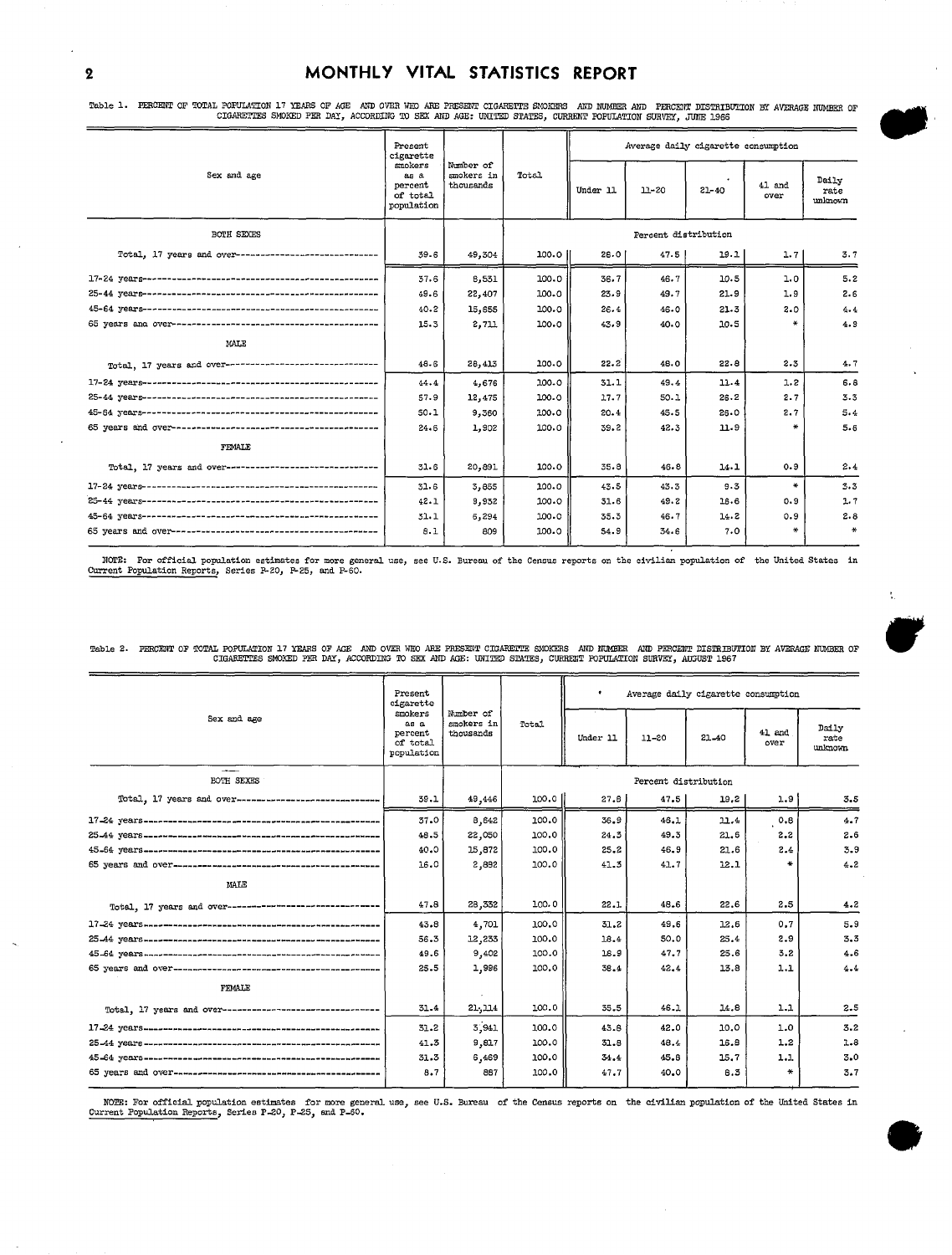### MONTHLY VITAL STATISTICS REPORT

Table 3. PERCENT OF TOTAL POFULATION 17 YEARS OF AGE AND OVER WHO ARE FRESENT CIGARETTE SUCKERS AND HUGER AND PERCENT DISTRIBUTION BY AVERAGE NUGER OF TABLE AND ACTORDING TO SEX AND AGE: UNITED STATES, CURRENT POFULATION S

|                                                                          | Present<br>cinarette<br>smokers           |                                      |          | Average daily cigarette consumption |           |           |                  |                          |
|--------------------------------------------------------------------------|-------------------------------------------|--------------------------------------|----------|-------------------------------------|-----------|-----------|------------------|--------------------------|
| Sex and age                                                              | as a<br>percent<br>of total<br>population | Number of<br>smokers in<br>thousands | Total    | Under 11                            | $11 - 20$ | $21 - 40$ | $41$ and<br>over | Daily<br>rate<br>unknown |
| <b>BOTH SEXES</b>                                                        |                                           |                                      |          | Percent distribution                |           |           |                  |                          |
| Total. 17 years and over------------------------------                   | 37.7                                      | 48,436                               | 100.O II | 27.1                                | 47.9      | 19.5      | $2 - 1$          | 3.4                      |
| 17-24 years-research-creates-announce-announce-announce                  | 34.8                                      | 8,348                                | 100.0    | 36.4                                | 46.7      | 11.5      | 0.7              | 4.7                      |
|                                                                          | 47.1                                      | 21,666                               | 100.0    | $23 - 6$                            | 49.5      | 21.9      | 2.4              | 2.7                      |
|                                                                          | 38.5                                      | 15,491                               | 100.0    | 24.8                                | 47.7      | 21.7      | 2.4              | 3.4                      |
|                                                                          | 15.9                                      | 2,931                                | 100.0    | 38.0                                | 42.5      | 13.2      | 1.3              | 5.0                      |
| MALE                                                                     |                                           |                                      |          |                                     |           |           |                  |                          |
| Total, 17 years and over---------------------------------                | 45.9                                      | 27,574                               | 100.0    | 21.6                                | 48.9      | 22.6      | $2 - 8$          | 4.0                      |
|                                                                          | 41.5                                      | 4,537                                | 100.0    | 31.7                                | 48.8      | 12.8      | $0 - 8$          | 5.9                      |
|                                                                          | 54.7                                      | 12,022                               | 100.0    | 17.9                                | 50.5      | 25.2      | 3.3              | 3.1                      |
|                                                                          | 47.5                                      | 9,082                                | 100.0    | 18.9                                | 47.8      | 25.8      | 3.5              | 4.0                      |
|                                                                          | 24.5                                      | 1,954                                | 100.0    | 34.3                                | 43.9      | 14.8      | 1.6              | 5.4                      |
| FEMALE                                                                   |                                           |                                      |          |                                     |           |           |                  |                          |
| Total, 17 years and over--------------------------------                 | 30.5                                      | 20,862                               | 100.0    | 34.3                                | 46.7      | 15.4      | 1.0              | 2.6                      |
|                                                                          | 29.4                                      | 3,811                                | 100.0    | 42.0                                | $44 - 2$  | 10.0      | 0.6              | 3,2                      |
|                                                                          | 40.2                                      | 9,614                                | 100.0    | 30-8                                | 47.9      | 17.9      | 1.3              | 2,2                      |
| 45-64 уездания на полности по только просто по только по только политины | 30.5                                      | 6,409                                | 100.0    | 33.3                                | 47.4      | 15.8      | 0, 9             | $2 - 6$                  |
|                                                                          | 9.5                                       | 997                                  | 100.0    | 45.0                                | 39.9      | 10.0      |                  | 4.3                      |
|                                                                          |                                           |                                      |          |                                     |           |           |                  |                          |

NOTE: For official population estimates for more general use, see U.S. Eureau of the Census reports on the civilian population of the United States in Current Population Reports, Series P-20, P-25, and P-60.



#### EXPLANATION OF SYMBOLS USED IN TABLES

 $\ddot{\phantom{a}}$ 

|                                                               | $- - -$ |
|---------------------------------------------------------------|---------|
|                                                               |         |
| Quantity more than 0 but less than 0.05---------------------  | 0.0     |
| Figure does not meet standards of reliability or precision -- | ₩       |